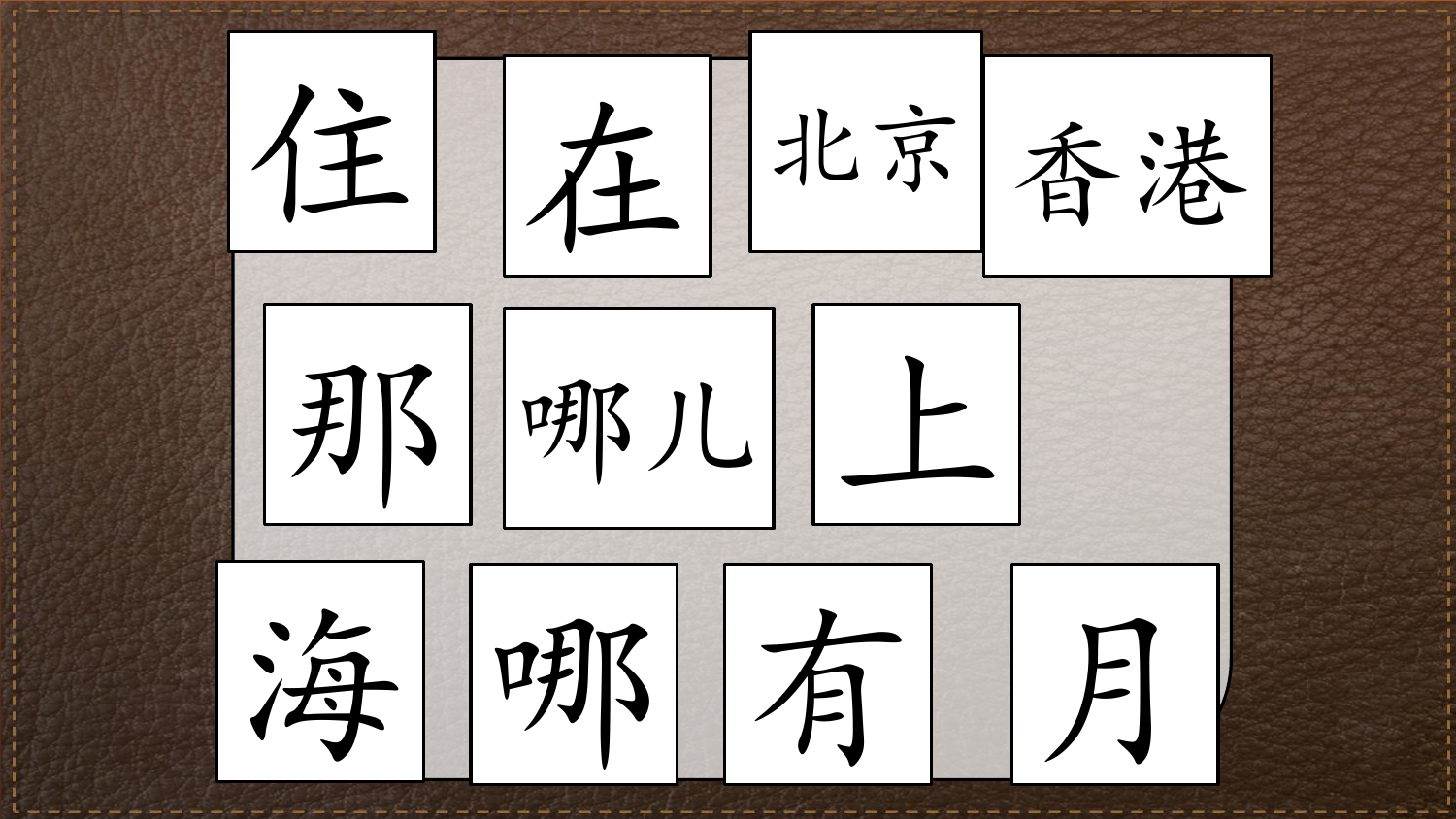1. 他姓马 2. 他叫马本山 3. 他家有六口人 4. 他有三个兄弟姐妹 5. 她没有弟弟 6. 他的父母是英国人 7. 他们住在北京 8. 我家妈妈爸爸和我 / 我一家有

1) tā xìng mǎ 2) tā jiào mǎ běnshān 3) tā jiā yǒu liù kǒu rén 4) tā yǒusān gè xiōngdì jiěmèi 5) tā méiyǒu dìdì 6) tā de fùmǔ shì yīngguó rén 7) tāmen zhù zài běijīng 8) wǒjiā māmā bàba hé wǒ/ wǒ yījiā yǒu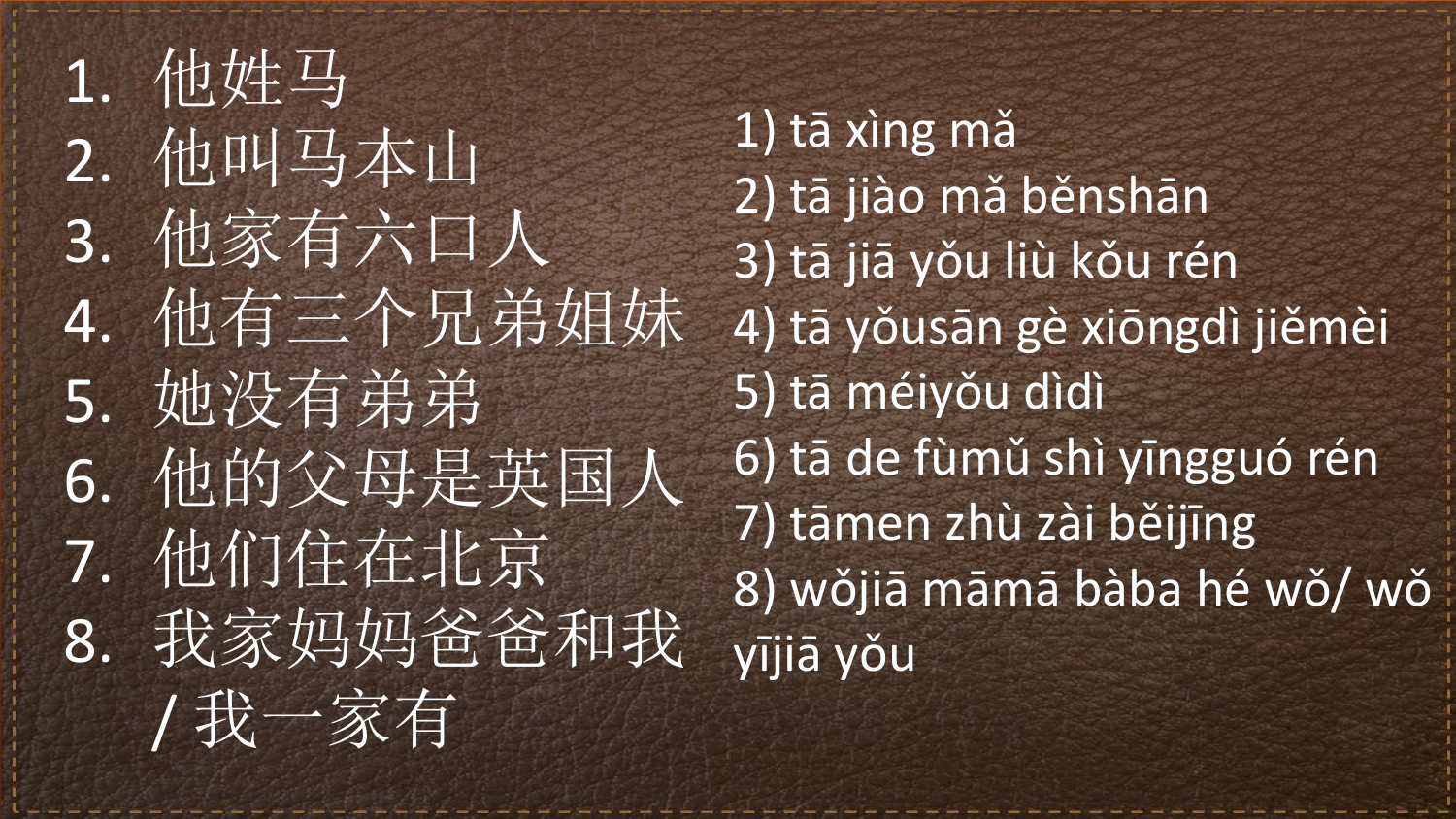Unscramble the Chinese words or sentences below

- 1. 中国人吗是 ?你
- 2. ? 什么姓你
- 3. 么?你名字什 叫
- 4. ? 国人哪是你
- 5. 说吗会你?中文
- 6. ?今天几月几号
- 7. 有家你人?几口
- 8. 今天星期几?
- 9. 明天?星期二吗
- 10. 这弟弟是吗 你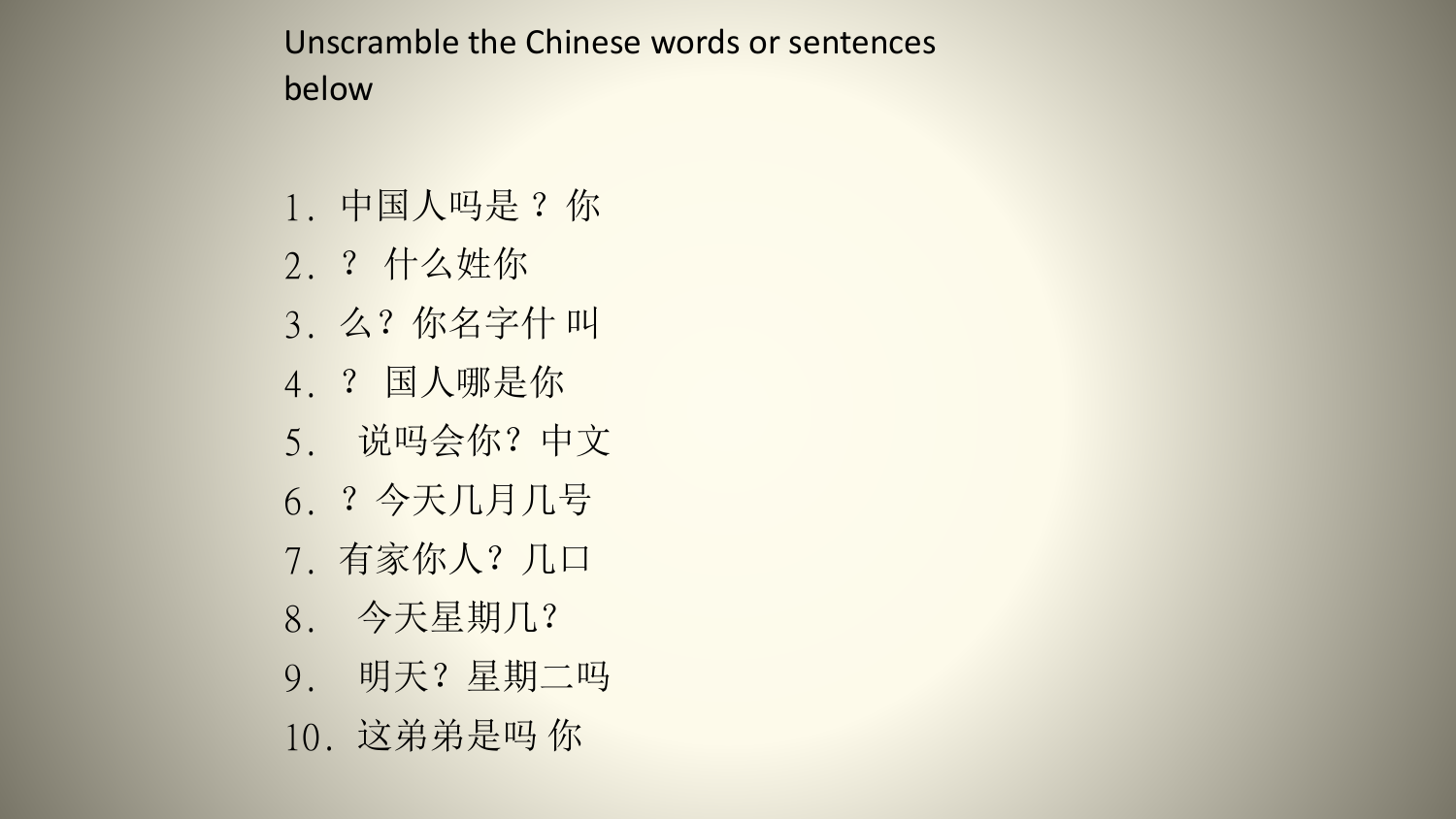**Personal questions Unscrambled** 

- 1. 你是中国人吗?
- 2. 你姓什么?

 $\overline{\phantom{a}}$ 

- 3. 你叫什么名字?
- 4. 你是哪国人?
- 5. 你会说中文吗?
- 6. 今天几月几号?
- 7. 你家有几口人?
- 8. 今天星期几?
- 9. 明天星期二吗?

10. 这是你弟弟吗?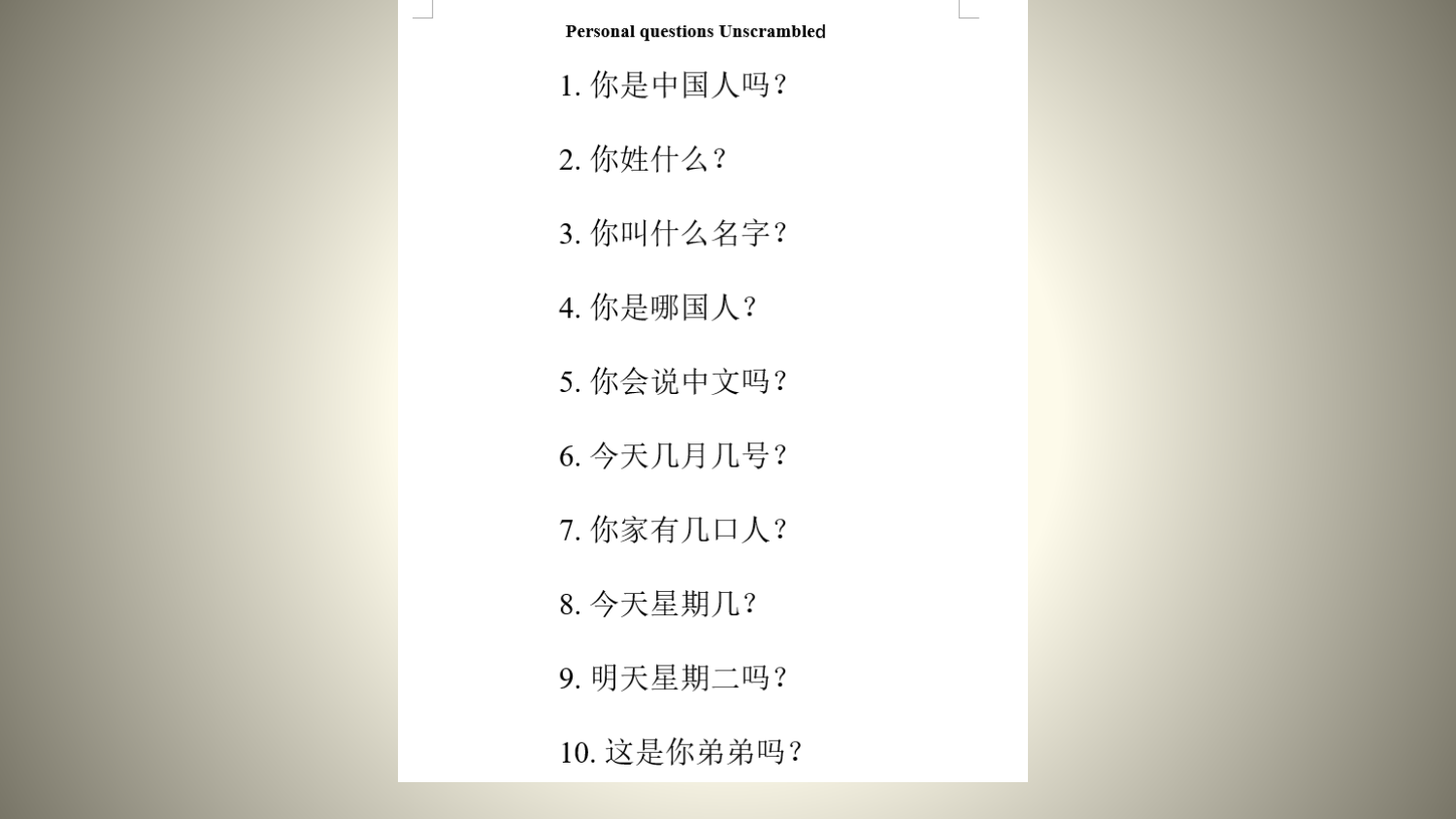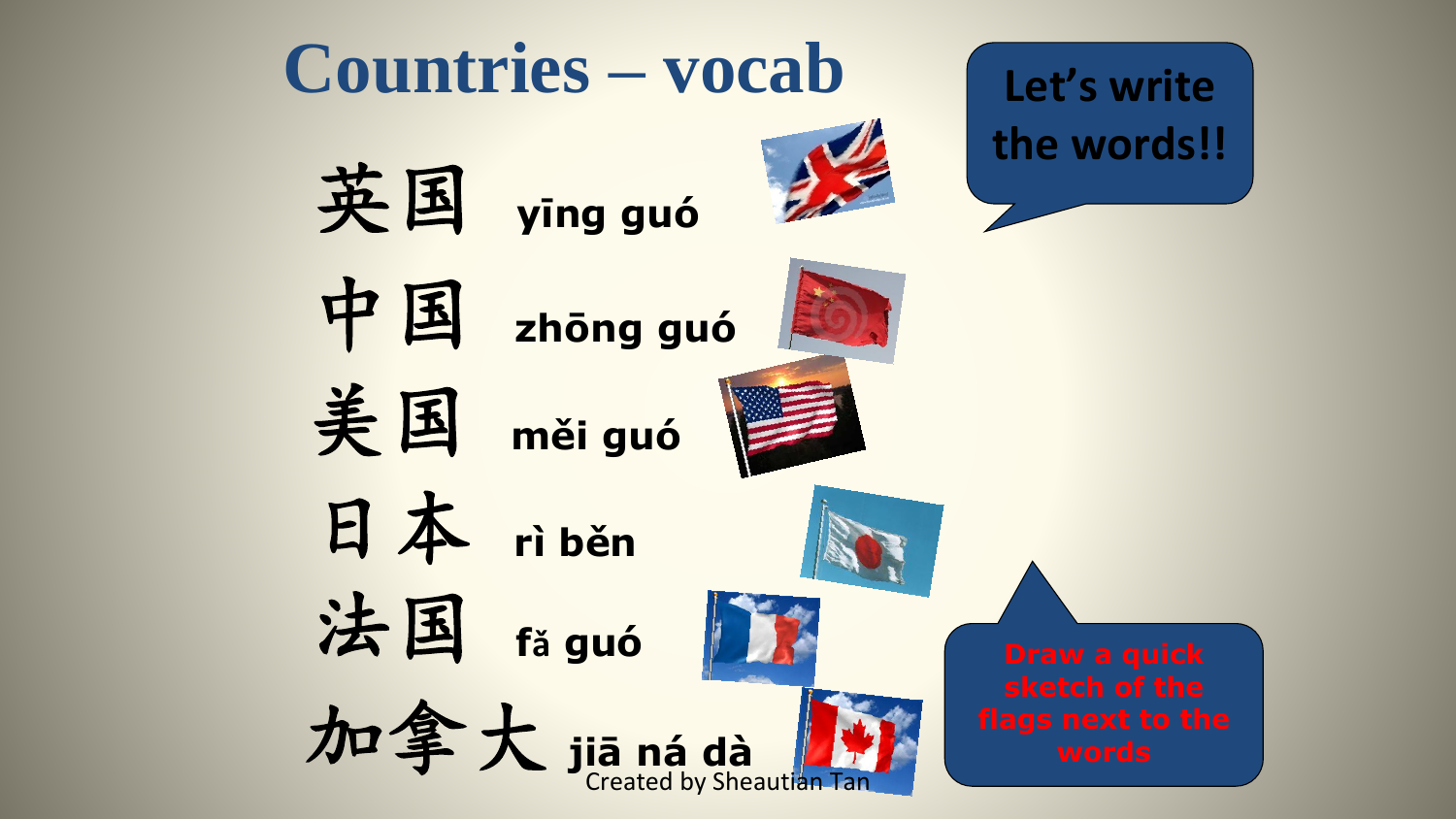## Lesson vocabulary

## What do you do?

还是 = háishì 'or' in a question 这是日本还是中国? zhè shì rìběn háishì zhōngguó?

## Is this Japan or China?

 $\hat{+}$  yáng = sheep (or goat). It's a common radical  $\Gamma$   $\leftarrow$  gōngzuò = work, a job 你做什么工作?

nǐ zuò shénme gōngzuò?

 $\frac{d}{dx}$  zuò = to do

## What is the pinyin for the following?

- $\ddot{\mathbf{\ddot{\equiv}}}$  = beautiful
- $*\mathbb{B}$  = America
- 美国人 = American (people)
- 很美 = very beautiful
- 学生 = student
- $E# =$  doctor
- 中医 = Chinese medicine
- 西医 = western medicine
- 服务员 = service person (eg clerk, waiter)
- $\mathbb{R}$ 务 = servant
- $\mathcal{F}$  = to buy  $\dot{\mathcal{F}}$  = to sell
- 做买卖 = to do business, to trade